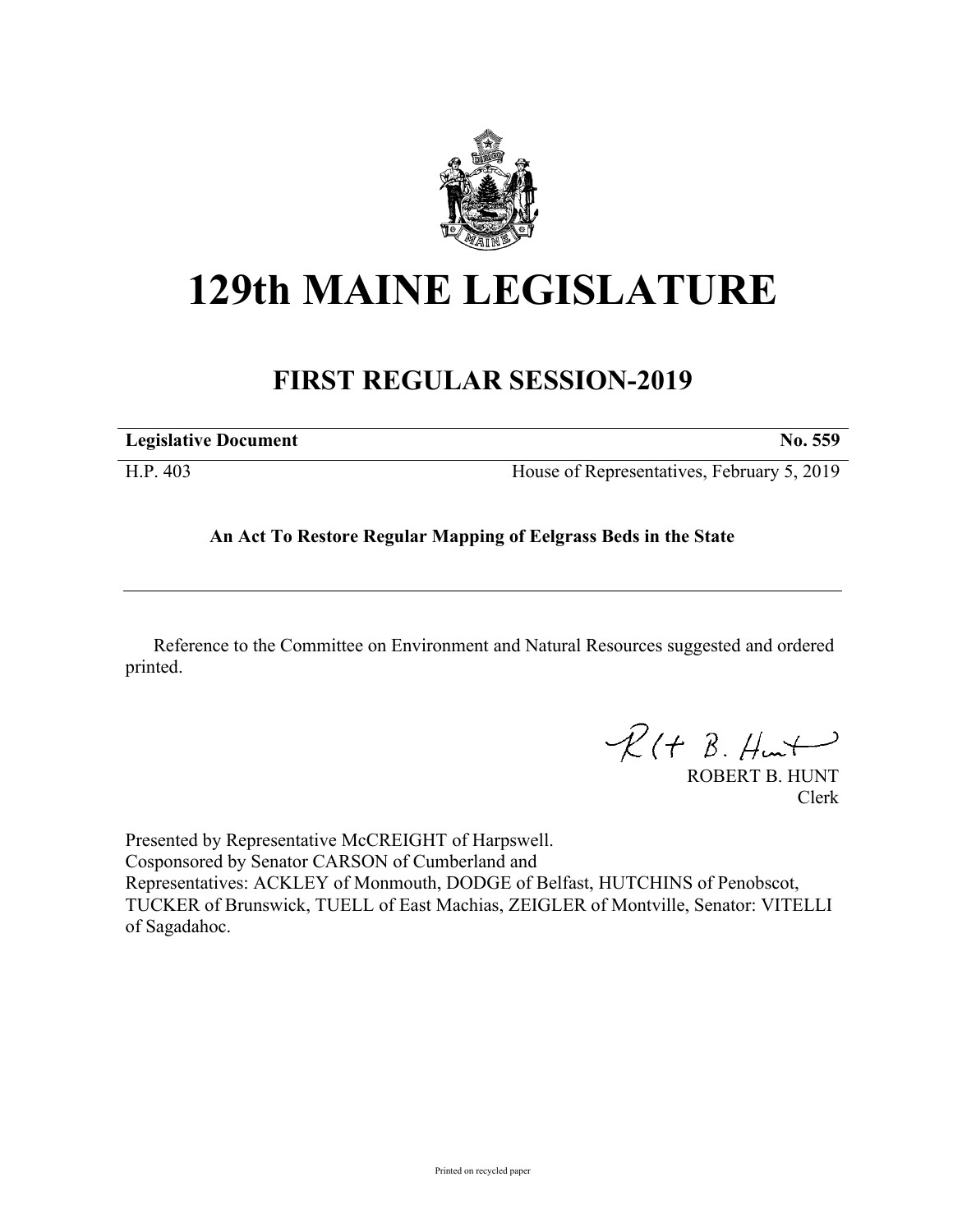| $\mathbf{1}$   | Be it enacted by the People of the State of Maine as follows:                                |
|----------------|----------------------------------------------------------------------------------------------|
| $\overline{2}$ | Sec. 1. 38 MRSA §1805 is enacted to read:                                                    |
| 3              | §1805. Eelgrass mapping                                                                      |
| 4              | In accordance with the requirements of this section and in consultation with the             |
| 5              | Department of Marine Resources, the department shall establish and administer an             |
| 6              | eelgrass mapping program. For the purposes of this section, "eelgrass" means the             |
| 7              | flowering marine plant species Zostera marina that is primarily found in shallow,            |
| 8              | protected intertidal and subtidal locations in the State.                                    |
| 9              | <b>1. Mapping procedures.</b> The department shall in accordance with the schedule in        |
| 10             | subsection 2 facilitate the production and update of eelgrass distribution maps for eelgrass |
| 11             | beds within the State. The data collected and the maps produced in accordance with this      |
| 12             | section must, to the maximum extent practicable, be compatible with the State's              |
| 13             | geographic information system.                                                               |
| 14             | 2. Mapping schedule. The mapping of eelgrass beds required under this section                |
| 15             | must be conducted in accordance with the following schedule.                                 |
| 16             | A. No later than November 1, 2020, mapping must be completed for that portion of             |
| 17             | the coast from Kittery to Cape Elizabeth and must be updated every 5 years                   |
| 18             | thereafter.                                                                                  |
| 19             | B. No later than November 1, 2021, mapping must be completed for that portion of             |
| 20             | the coast from Cape Elizabeth to Small Point and must be updated every 5 years               |
| 21             | thereafter.                                                                                  |
| 22             | C. No later than November 1, 2022, mapping must be completed for that portion of             |
| 23             | the coast from Small Point to St. George and must be updated every 5 years                   |
| 24             | thereafter.                                                                                  |
| 25             | D. No later than November 1, 2023, mapping must be completed for that portion of             |
| 26             | the coast from St. George to the Schoodic Peninsula and must be updated every 5              |
| 27             | years thereafter.                                                                            |
| 28             | E. No later than November 1, 2024, mapping must be completed for that portion of             |
| 29             | the coast from the Schoodic Peninsula to Eastport and must be updated every 5 years          |
| 30             | thereafter.                                                                                  |
| 31             | 3. Availability of data and maps. The department shall make available on its                 |
| 32             | publicly accessible website the data collected and maps produced and updated under this      |
| 33             | section.                                                                                     |
| 34             | 4. Report. On or before January 1, 2021, and biennially thereafter, the department           |
| 35             | shall submit to the joint standing committee of the Legislature having jurisdiction over     |
| 36             | environmental and natural resources matters a report summarizing the data collected and      |
| 37             | maps produced under this section and including an analysis, if available, of the changes to  |
| 38             | the eelgrass beds within the State that are demonstrated by the data collected and maps      |
| 39             | produced under this section.                                                                 |